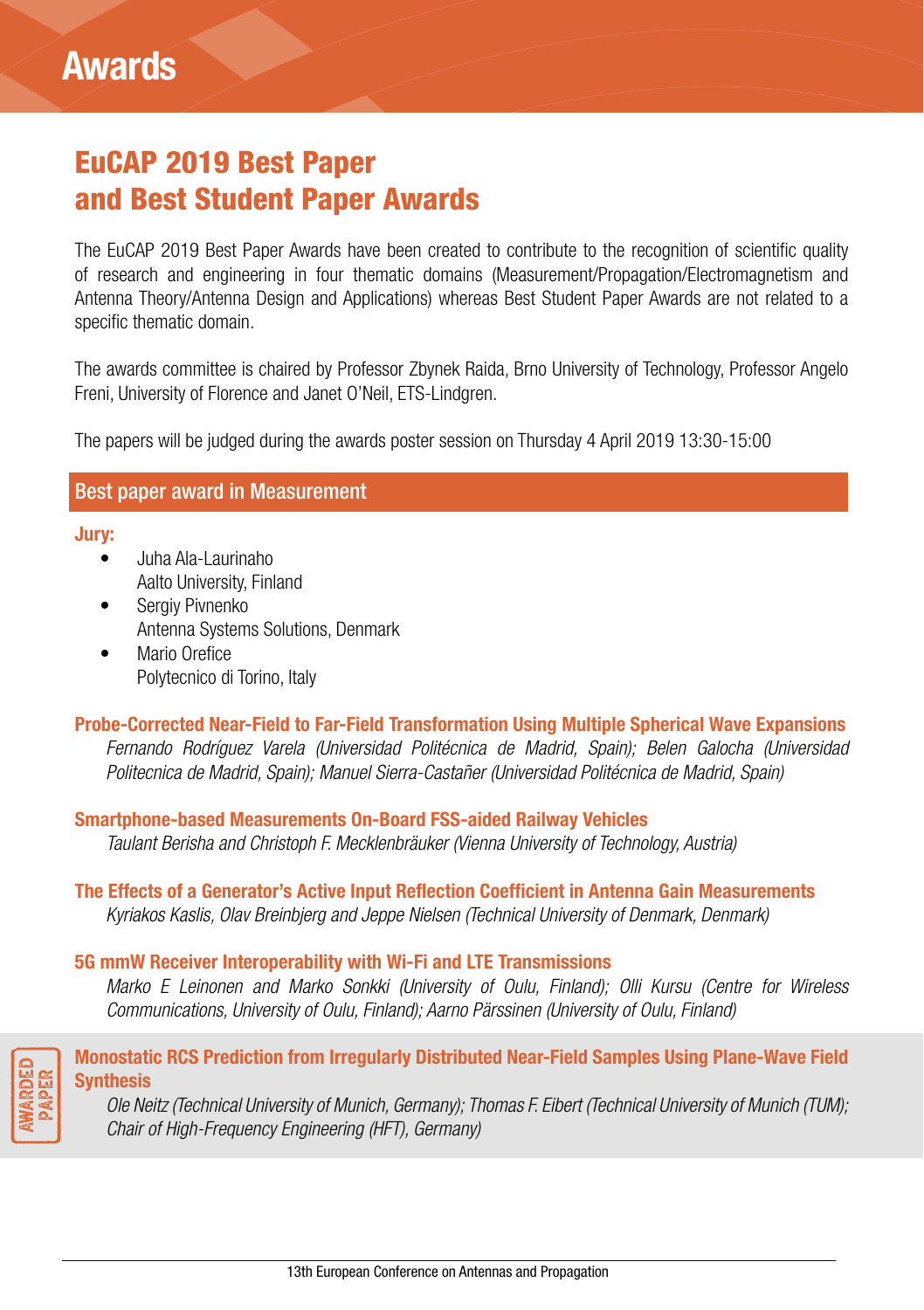## Best paper award in Propagation

#### Jury:

- Pavel Pechac Czech Technical University, Czech Rep.
- Fernando Perez-Fontan University of Vigo, Spain
- Yevhen Yashchyshyn Warsaw University of Technology, Poland

## Channel Characterization for mmWave Vehicle-to-Infrastructure Communications in Urban Street Environment

*Danping He and Longhe Wang (Beijing Jiaotong University, P.R. China); Ke Guan (Beijing Jiaotong University, P.R. China; Technische Universität Braunschweig, Germany); Bo Ai (Beijing Jiaotong University; State Key Lab of Rail Traffic Control and Safety, P.R. China); Junhyeong Kim (ETRI; KAIST, Korea); Zhangdui Zhong (Beijing Jiaotong University, P.R. China)*

## Joint Delay and Doppler Frequency Estimation for Scatterer Localization in Railway Environments

*Paul Unterhuber, Michael Walter and Nicolas Schneckenburger (German Aerospace Center (DLR), Germany); Thomas Kürner (Technische Universität Braunschweig, Germany)*

### Investigation on Stationarity of V2V Channels in a Highway Scenario

*Daniel Czaniera and Martin Käske (Ilmenau University of Technology, Germany); Gerd Sommerkorn (Technische Universität Ilmenau, Germany); Christian Schneider and Reiner S. Thomä (Ilmenau University of Technology, Germany); Giovanni Del Galdo (Fraunhofer Institute for Integrated Circuits IIS; Technische Universität Ilmenau, Germany); Mate Boban (Huawei German Research Center, Germany); Jian Luo (Huawei Technologies Duesseldorf GmbH, Germany)*

## Experimental Characterization of V2I Radio Channel in a Suburban Environment

*Marwan Yusuf and Emmeric Tanghe (Ghent University, Belgium); Frédéric Challita (University of Lille; IEMN*  Lab, France); Pierre Laly, Davy P Gaillot and Martine Liénard (University of Lille, France); Bart Lannoo, Rafael *Berkvens and Maarten Weyn (University of Antwerp - imec, Belgium); Luc Martens (Ghent University - imec, Belgium); Wout Joseph (Ghent University/IMEC, Belgium)*

#### System Distortion Model for the Cross-Validation of Millimeter-Wave Channel Sounders

*David G. Michelson (University of British Columbia, Canada); Camillo Gentile (NIST, USA); Andreas Molisch (University of Southern California, USA); Jack Chuang and Anuraag Bodi (NIST, USA); Anmol Bhardwaj (University of British Columbia, Canada); Özgür Özdemir, Wahab Ali Gulzar Khawaja and Ismail Güvenç (North Carolina State University, USA); Zihang Cheng (Tsinghua University, P.R. China); Thomas Choi (University of Southern California, USA); Robert Müller (TU Ilmenau, Germany)*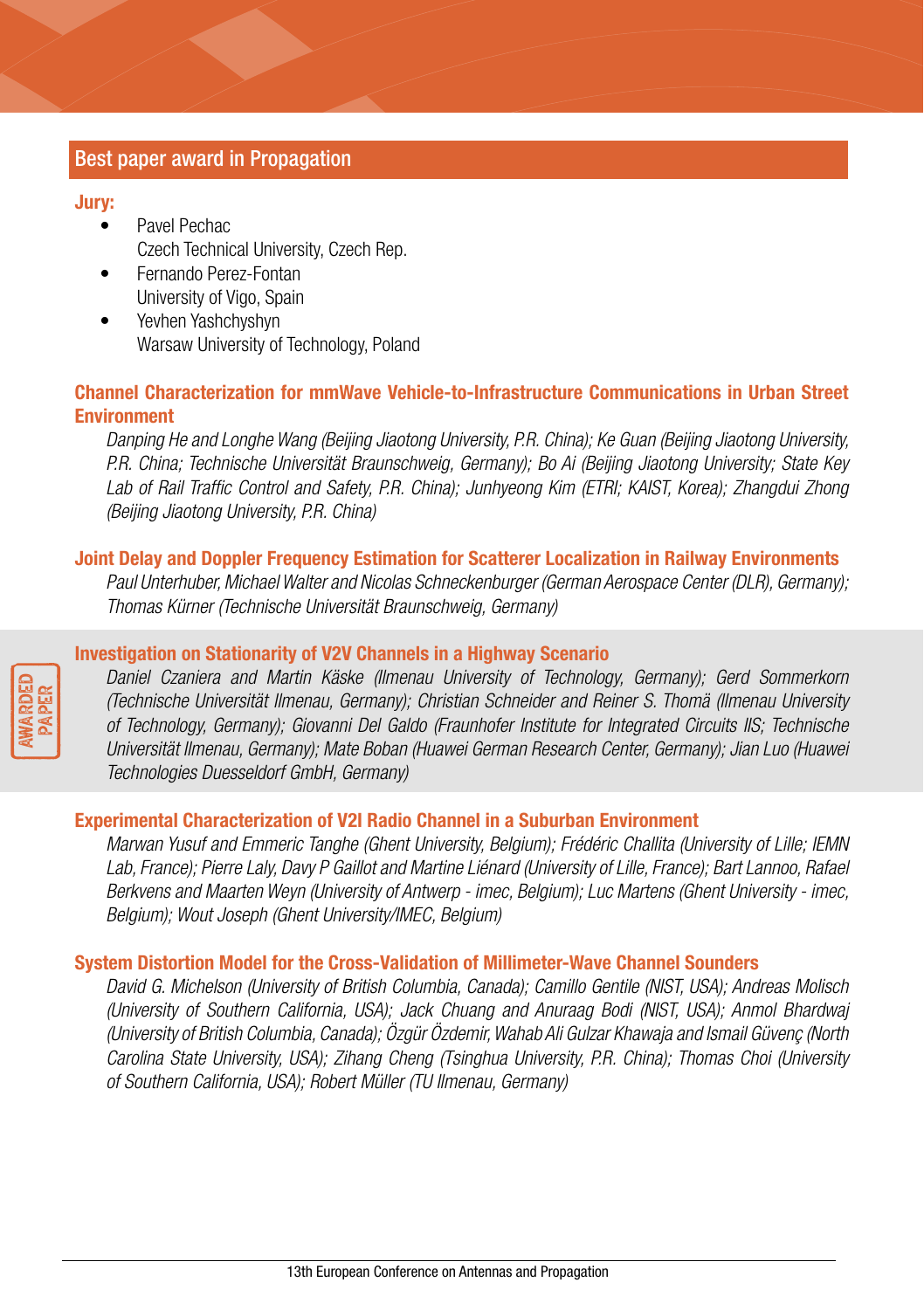# Best paper award in Antenna Theory

#### Jury:

- Andrzej A. Kucharski Wroclaw University of Technology, Poland
- Stefano Maci University of Siena, Italy
- Juan R. Mosig École Polytechnique Fédérale de Lausanne, Switzerland

Closed-Form Analysis of Artificial Dielectric Layers with Non-Periodic Characteristics *Daniele Cavallo and Ralph van Schelven (Delft University of Technology, The Netherlands)*

#### Characteristic Mode Analysis of User's Effect on Mobile Handset Antennas

*Pasi Ylä-Oijala (Aalto University, Finland); Anu Lehtovuori (Aalto University; School of Electrical Engineering, Finland); Rasmus Luomaniemi (Aalto University, Finland); Ville Viikari (Aalto University; School of Electrical Engineering, Finland)*



#### Analysis of Curved Metasurfaces with Spatially-Varying Impedance Distribution

*Zvonimir Sipus (University of Zagreb, Croatia); Dominik Barbaric (Ericsson Nikola Tesla dd, Croatia); Marko Bosiljevac (University of Zagreb, Croatia)*

#### Reconfigurable Split Ring Resonators for Spatial Modulation Communications

*Abdelwaheb Ourir (Institut Langevin ESPCI Paris CNRS, France); Julien de Rosny (Institut Langevin, Valenciennes, France); Kammel Rachedi (Institut Langevin ESPCI Paris CNRS, France); Dinh-Thuy Phan-Huy (Orange-France Telecom, France)*

## Hierarchical Implementation of the Analytical Singularity Evaluation Technique

*Denis Tihon (Université Catholique de Louvain; ICTEAM Institute, Belgium); Christophe Craeye (Université Catholique de Louvain, Belgium)*

# Best paper award in Antenna Design

Jury:

- Wei Liu
	- National University of Singapore, Singapore
- Juraj Bartolic University of Zagreb, Croatia
- Branko Kolundzija University of Belgrade, Serbia

## Design of Bifocal Dual Reflectarray Antennas in Ka-band to Generate a Multi-Spot Coverage from Geostationary Satellites

*Eduardo Martinez-de-Rioja and Jose A. Encinar (Universidad Politecnica de Madrid, Spain); Antonio Pino and Borja Gonzalez-Valdes (University of Vigo, Spain)*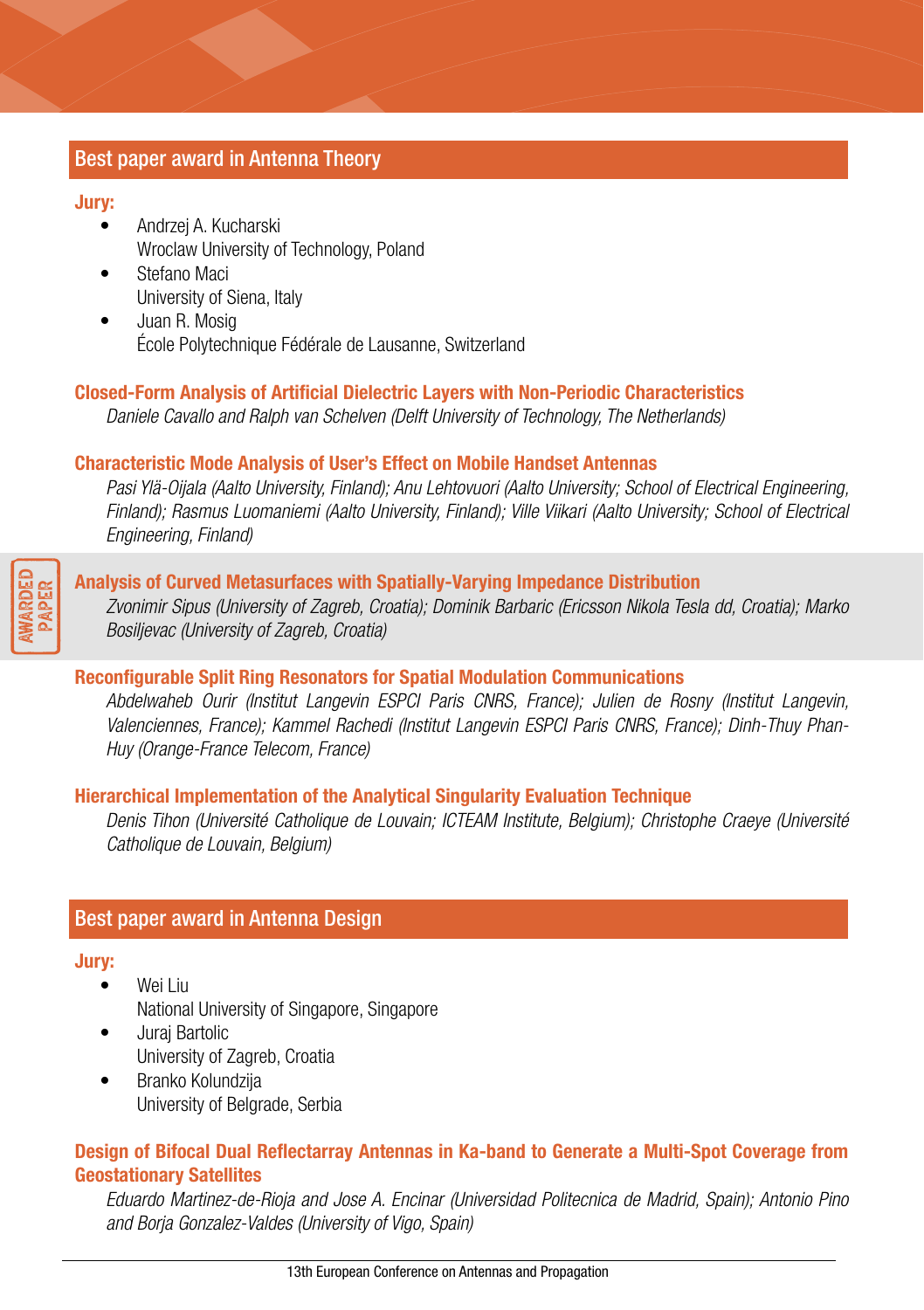

## Electronically-Steerable Transmitarray Antennas for Ka-Band

*Antonio Clemente (CEA-LETI Minatec, France); Luca Di Palma (Space Engineering S.p.A., Italy); Fatimata Diaby (Polytech School, France); Laurent Dussopt (CEA, LETI, Minatec, France); Trung Kien Pham (University of Rennes 1; IETR, France); Ronan Sauleau (University of Rennes 1, France)*

### Performance of a 28 GHz Two-Stage Rotman Lens Beamformer for Millimeter Wave Cellular Systems

*Muhammad Ali Babar Abbasi (Queen's University Belfast; The Institute of Electronics, Communications and Information Technology (ECIT), United Kingdom (Great Britain)); Harsh Tataria (Lund University, Sweden); Vincent Fusco and Michail Matthaiou (Queen's University Belfast, United Kingdom (Great Britain))*

## Wideband In-Lens Polarizer for Future High-Speed Wireless Communications

*Marta Arias Campo (Delft University of Technology, The Netherlands; IMST GmbH, Germany); Darwin Blanco and Giorgio Carluccio (Delft University of Technology, The Netherlands); Simona Bruni and Oliver Litschke (IMST GmbH, Germany); Nuria LLombart*

## Highly Integrated Dual-Band Dual-Polarized Antenna Tile for SAR Applica

*Emilio Arnieri and Luigi Boccia (University of Calabria, Italy); G. Amendola (Universita della Calabria, Italy); Srdjan Glisic (Silicon Radar, Italy); Chun-Xu Mao and Steven Gao (University of Kent, United Kingdom (Great Britain)); Tobias Rommel (German Aerospace Centre (DLR), Germany); Piotr Penkala (Evatronix S.A. Bielsko-Biała, Italy); Milos Krstic (IHP, Germany); Uroschanit Yodprasit (Silicon Radar GmbH, Germany); Oliver Schrape (IHP, Germany); Marwan Younis (German Aerospace Center (DLR), Germany)*

## Best student paper awards

Jury:

ESoA Best Student Paper Award

- **Tony Brown** University of Manchester, United Kingdom
- Zvonimir Sipus University of Zagreb, Croatia
- Anja Skrivervik École Polytechnique Fédérale de Lausanne, Switzerland

## The Observable Field for Generalized Incidences

*Arturo Fiorellini Bernardis and Andrea Neto (Delft University of Technology, The Netherlands); Angelo Freni (Università degli studi Firenze, Italy); Nuria LLombart (Delft University of Technology, The Netherlands); Diego Emer (Technische Universiteit Delft, Italy)*

## Equivalent Circuit Models of Finite Slot Antennas

*Ralph van Schelven, Daniele Cavallo and Andrea Neto (Delft University of Technology, The Netherlands)*

# Full-Wave Synthesis of Modulated Metasurface Antennas

*Modeste Bodehou and Christophe Craeye (Université Catholique de Louvain, Belgium); Enrica Martini (Wave Up Srl, Italy); Isabelle Huynen (Université catholique de Louvain, Belgium)*